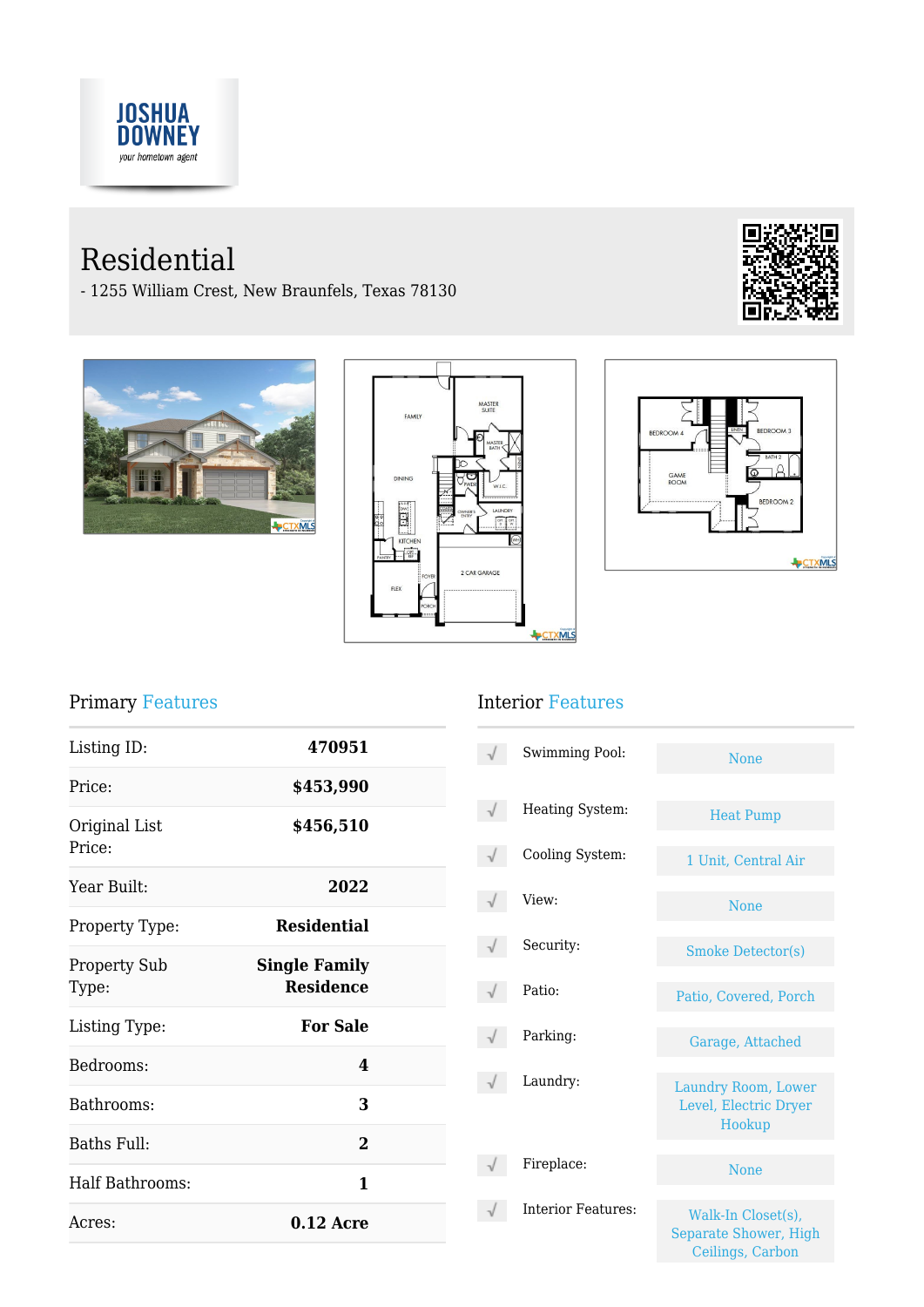Status: **Active Active** Monoxide Detector, **Active** Monoxide Detector, **Active** Monoxide Detector, **Active** Monoxide Detector, **Active** Monoxide Detector, **Active** Monoxide Detector, **Active** Monoxide Detector, **Active** Mo Shower Only, Game Room, Home Office, Kitchen/Family Room Combo, Granite Counters, Ceiling Fan(s), Pull Down Attic Stairs, Master Downstairs, Breakfast Area, Kitchen Island, Main Level Master, Solid Surface **Counters** 

#### Location Information

| Country:       | US                    |  |
|----------------|-----------------------|--|
| State:         | TX                    |  |
| County:        | <b>Guadalupe</b>      |  |
| City:          | <b>New Braunfels</b>  |  |
| Subdivision:   | <b>Meyers Landing</b> |  |
| Zipcode:       | 78130                 |  |
| Parcel Number: | NА                    |  |

# Additional

| Other Utilities: |  |
|------------------|--|
|                  |  |

Electricity Available, Cable Available

### External Features

| <b>Exterior Features:</b>    | <b>Covered Patio, Porch</b>                                                                   |
|------------------------------|-----------------------------------------------------------------------------------------------|
| Fencing:                     | Privacy                                                                                       |
| Foundation:                  | Slab                                                                                          |
| Waterfront:                  | No                                                                                            |
| List Office<br>Name:         | <b>Meritage Homes</b><br><b>Realty</b>                                                        |
| Association Fee:             | \$0                                                                                           |
| Association Fee:             | \$0                                                                                           |
| AssociationFeeF<br>requency: | \$0                                                                                           |
| AssociationFeeIn<br>cludes:  | \$0                                                                                           |
| Appliances:                  | Dishwasher, Microwave,<br><b>Some Electric</b><br>Appliances, Electric<br><b>Water Heater</b> |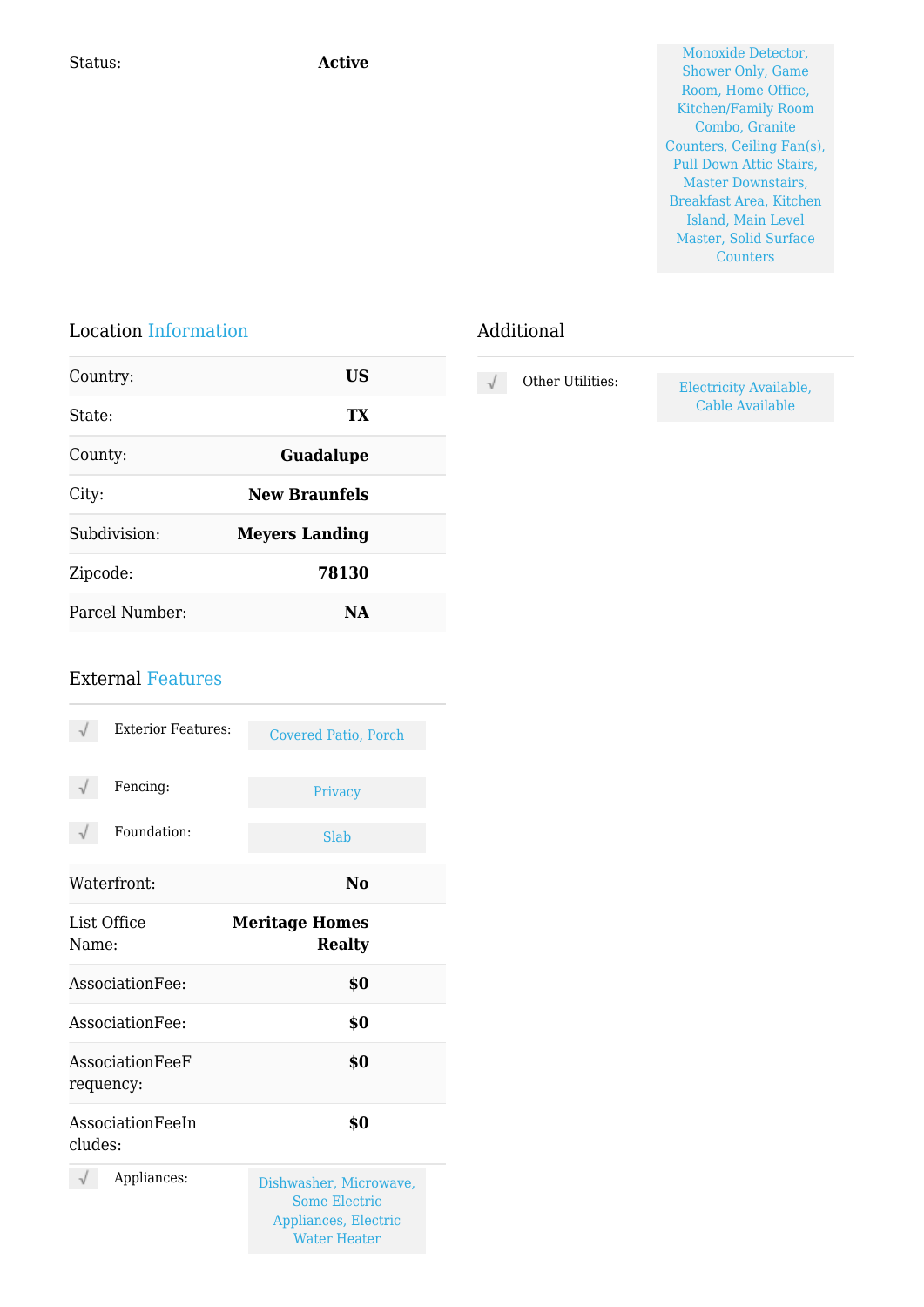| AssociationFee:                | \$300                                     |
|--------------------------------|-------------------------------------------|
| AssociationFeeF<br>requency:   | \$0                                       |
| CommunityFeature<br>s:         | None, Curbs                               |
| ConstructionMat<br>erials:     | <b>HardiPlank</b><br><b>Type, Masonry</b> |
| TaxYear:                       |                                           |
| DaysOnMarket:                  | 53                                        |
| GarageYN:                      | <b>Yes</b>                                |
| GarageSpaces:                  | 2                                         |
| Roof:                          | Shingle, Composition                      |
| HighSchool:                    | <b>Canyon High School</b>                 |
| MiddleOrJuniorSch<br>√<br>ool: | <b>Canyon Middle School</b>               |
| $\sqrt{}$<br>ElementarySchool: | <b>Freiheit Elementary</b>                |
| LivingArea:                    | 2,357 Sqft                                |
|                                |                                           |
| Levels:<br>$\sqrt{}$           | Two                                       |
| StreetDirSuffix:               | E                                         |
| StreetDirPrefix:               | W                                         |
| √<br>Flooring:                 | Tile, Vinyl                               |
| FrontageType:                  | <b>Other</b>                              |
| ExistingLeaseTy<br>pe:         | <b>Not for Lease</b>                      |
| $\sqrt{\phantom{a}}$ Sewer:    | <b>Public Sewer</b>                       |
| TaxAnnualAmou<br>nt:           | \$0                                       |
| NewConstructio<br>nYN:         | <b>Yes</b>                                |
| DirectionFaces:                | <b>Northeast</b>                          |
| ElementaryScho<br>olDistrict:  | <b>Comal ISD</b>                          |